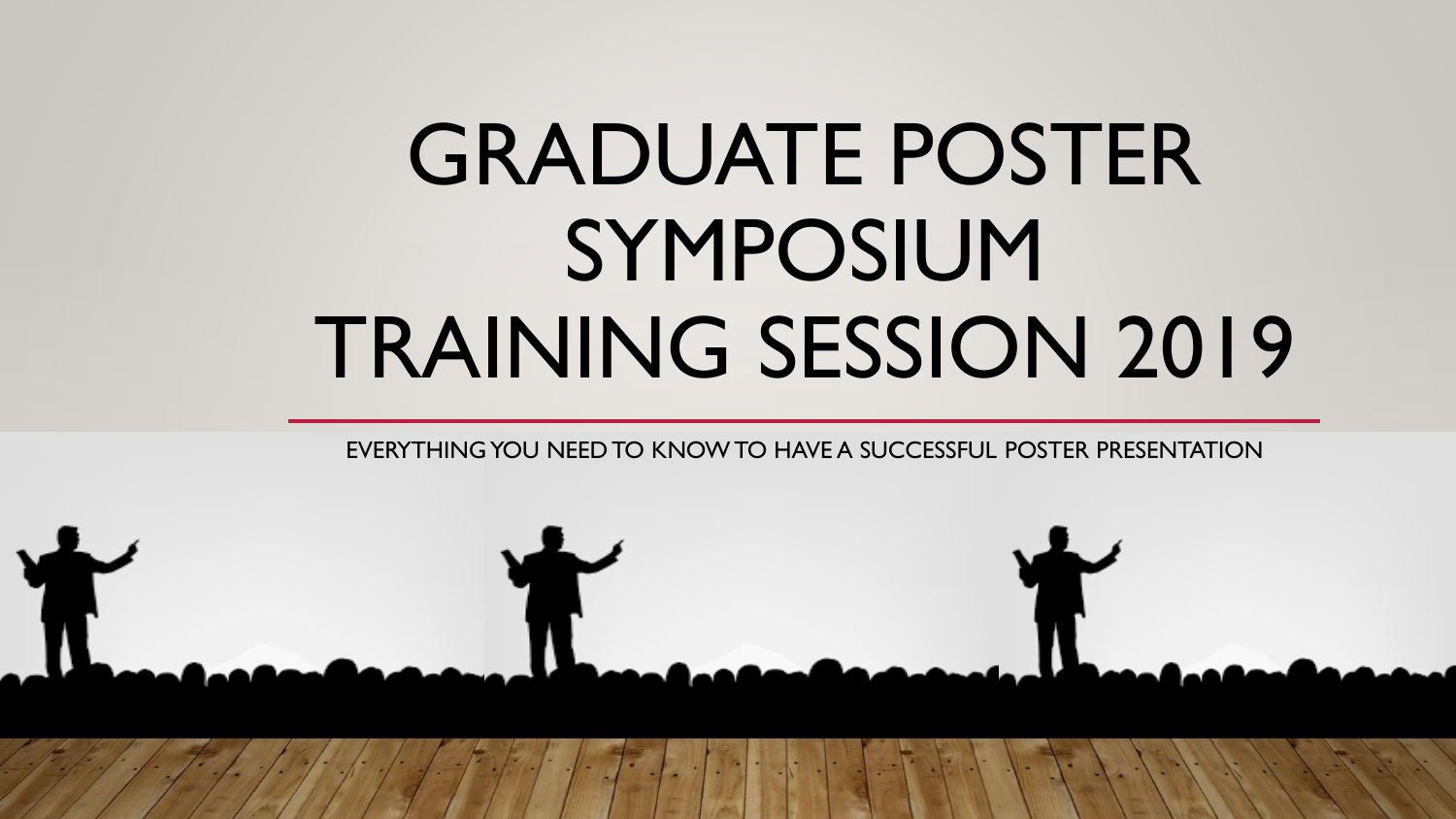## **LOGISTICS**

- Poster setup will be March 26 from 9:00am 2:00pm in the High Country Conference Center (If you can't make it, *find someone who can setup for you)*
- *First come-first served for board space*
	- *Poster size is 4 ft wide, by 3 ft tall*
	- *Printing Services on campus can print your poster*
- Business casual or business professional dress
- Be there and ready to present no later than 4:45 pm
- Prepare to stay until the end  $\sim$ 7:00pm and until take-down is complete
	- If you want the GC to showcase your poster in Ashurst, please drop them off at the front desk in A107.
- We will notify the winners during the poster symposium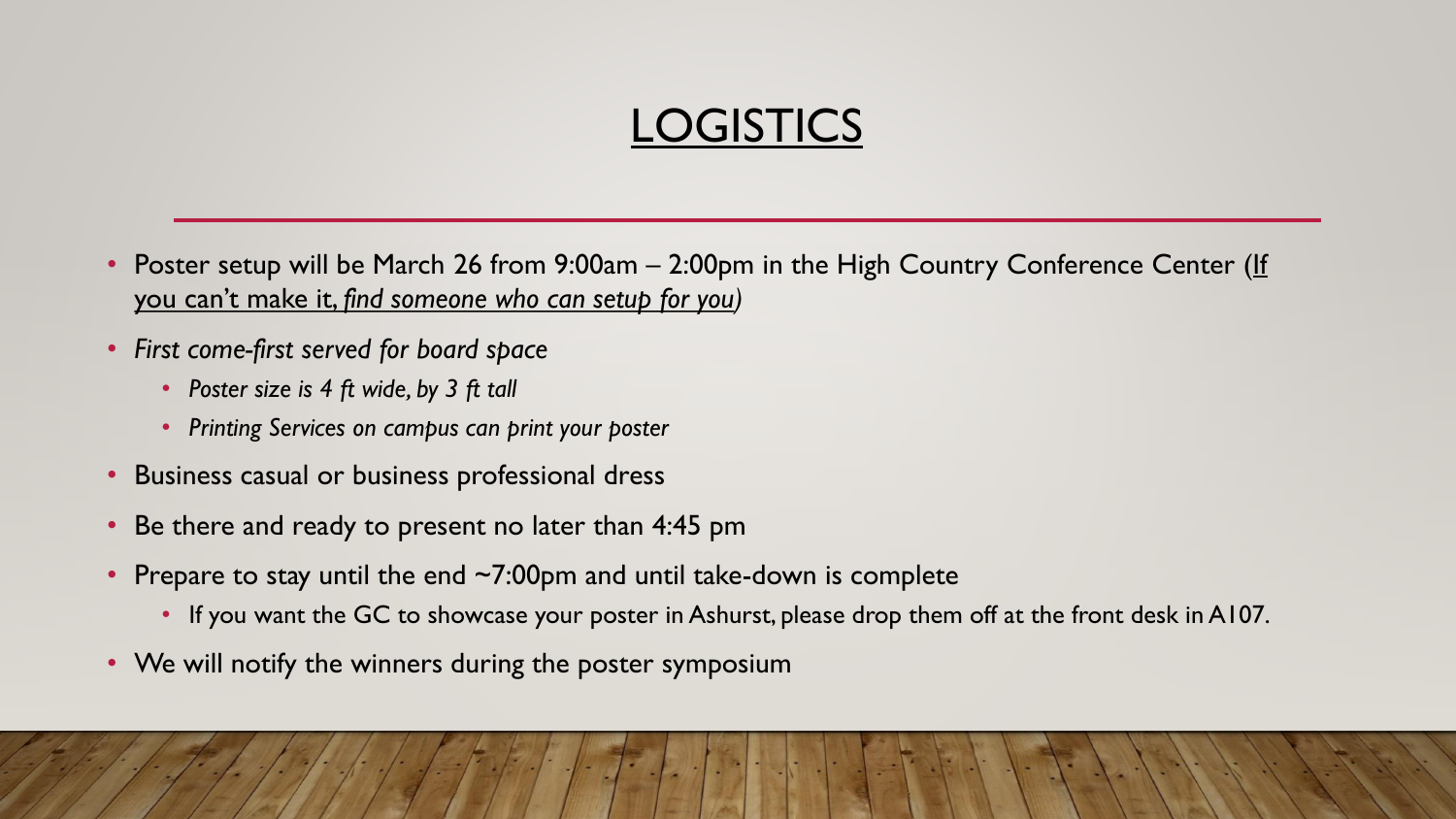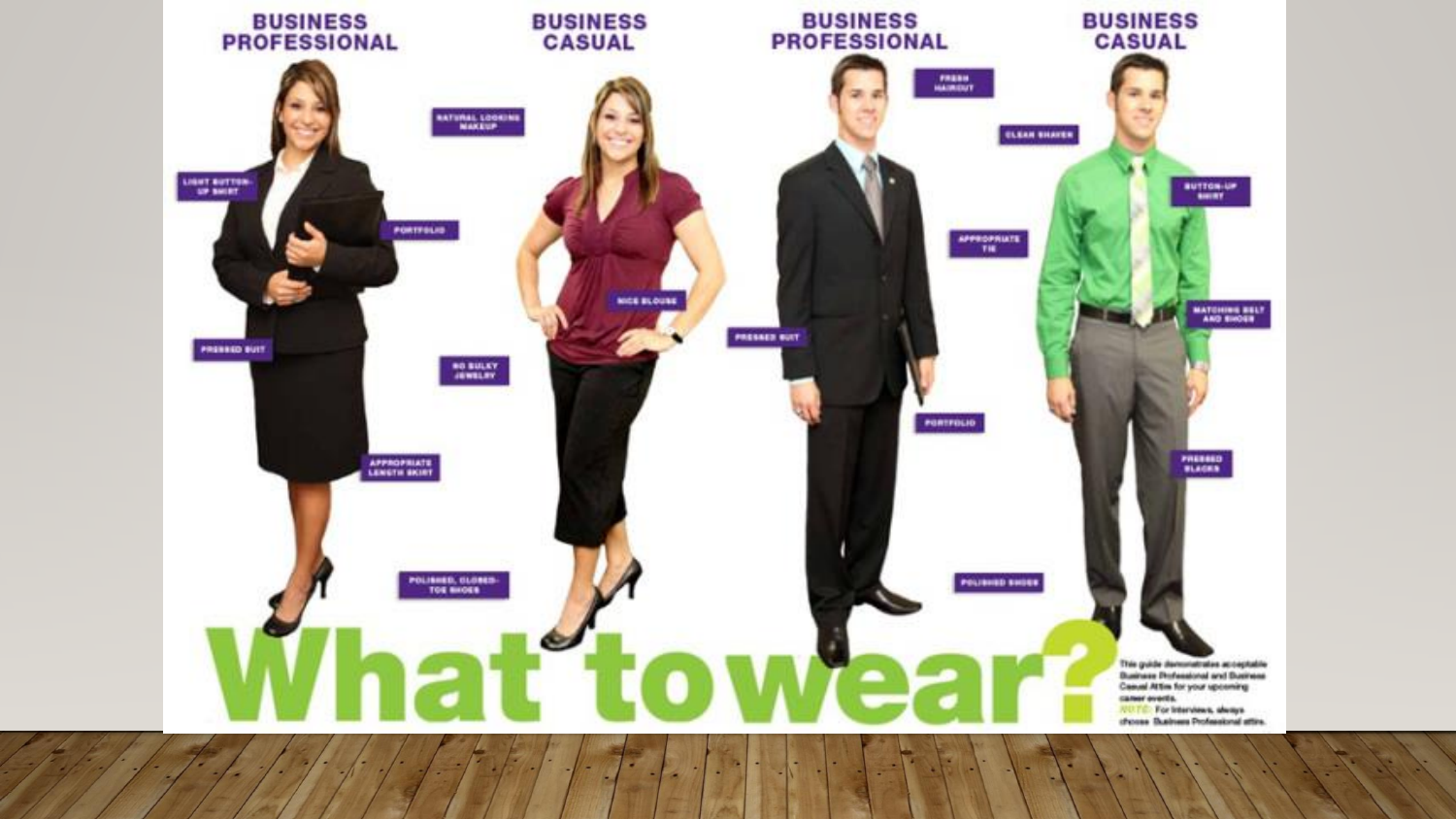#### How to engage your audience

- Be confident
- Be professional
- Clear & Concise
- Ask for questions
- Draw people in with a greeting or a question
- Smile!
- Make eye contact
	- Posture/body language
	- Appropriate voice volume
		- Practice, practice, practice.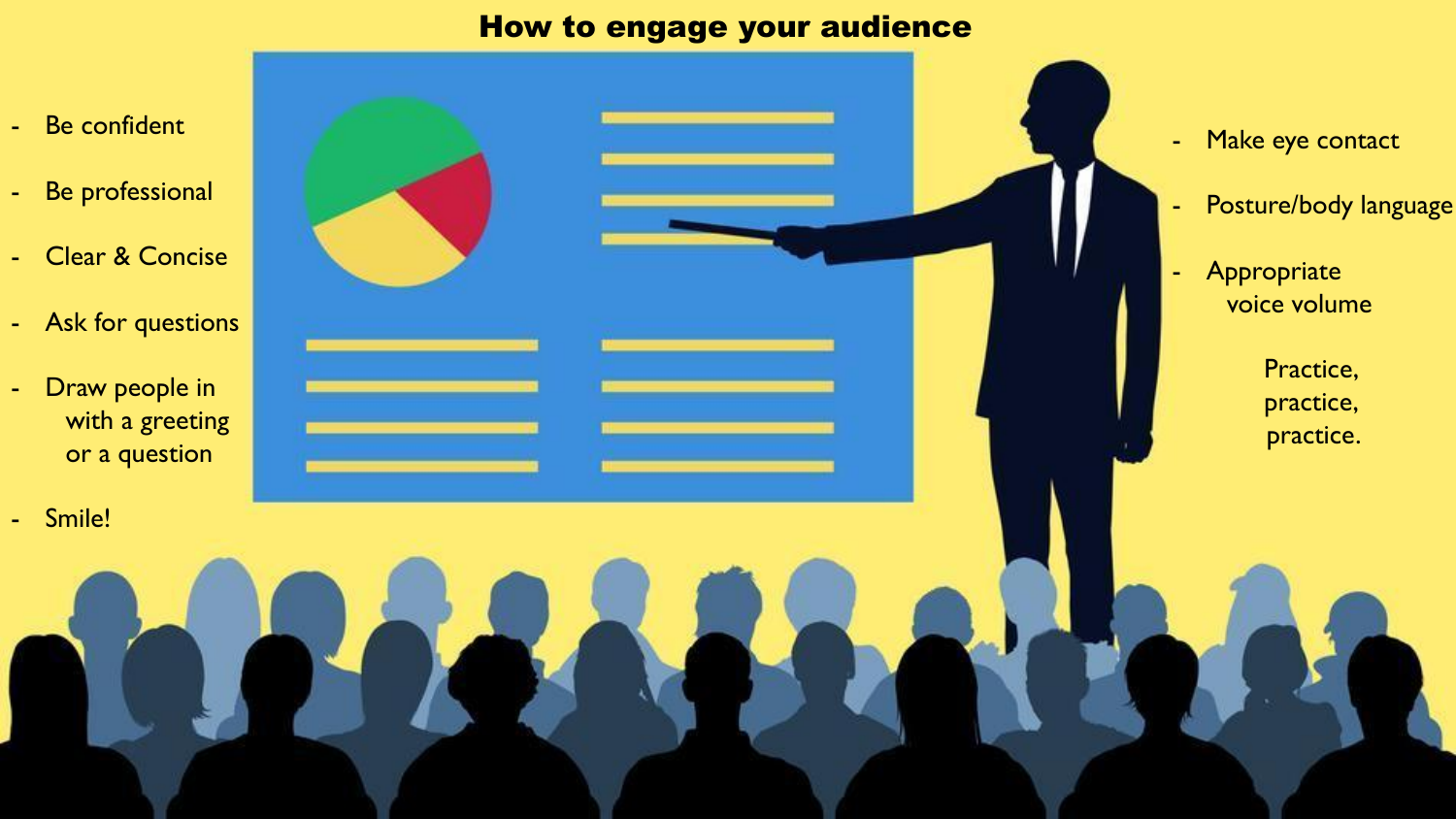## PREPARE AN "ELEVATOR SPEECH"

- *The question I wanted to answer with my research is…*
- *I conducted my research by…*
- *My research showed that…*
- *Some of the implications of my research are…*

Should be around 3-5 minutes long including time for questions